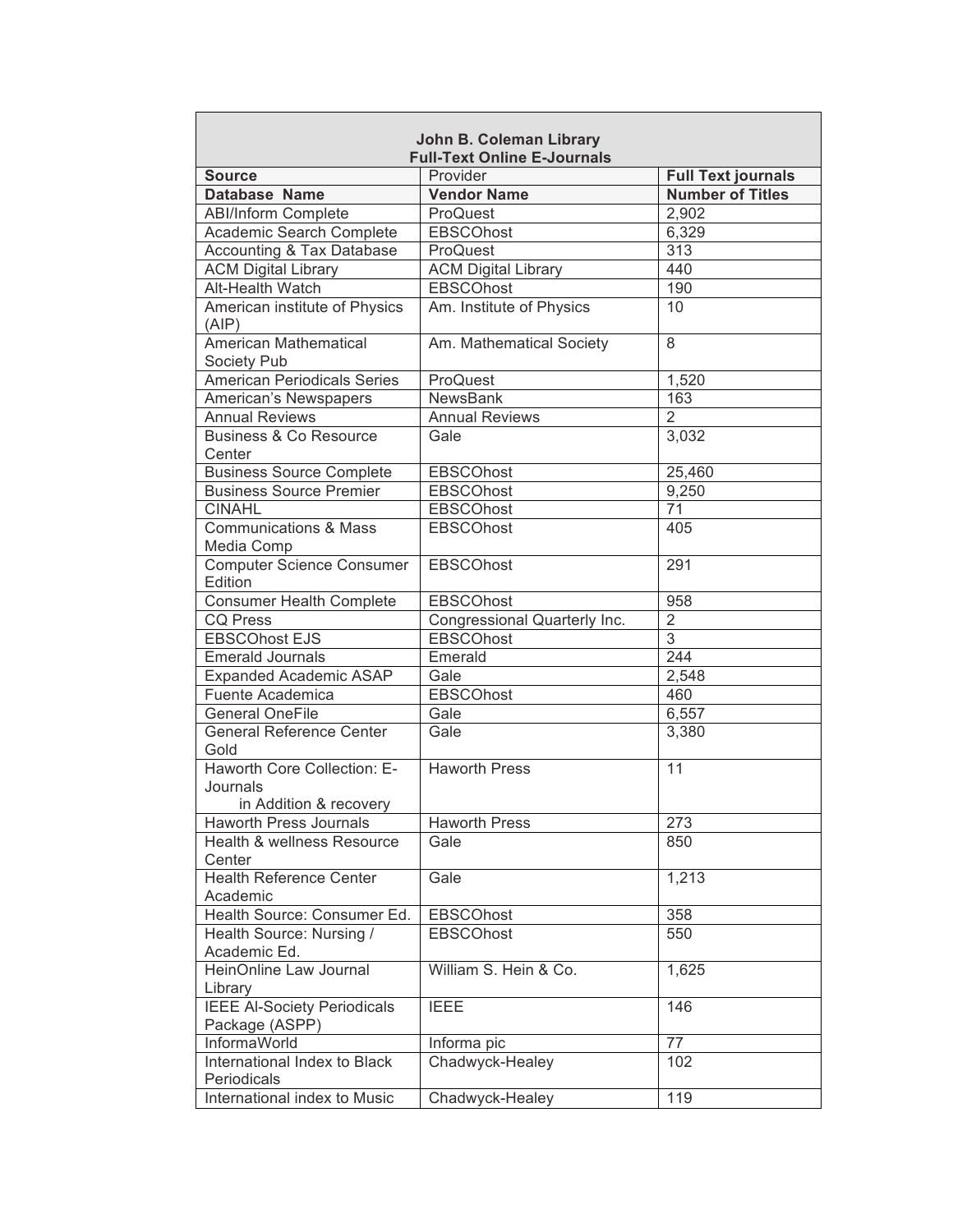| Periodicals                                  |                                        |                 |
|----------------------------------------------|----------------------------------------|-----------------|
| JSTOR Arts & Science I                       | <b>JSTOR</b>                           | 180             |
| Collection                                   |                                        |                 |
| <b>JSTOR Arts &amp; Science II</b>           | <b>JSTOR</b>                           | 192             |
| Collection                                   |                                        |                 |
| <b>JSTOR Ecology &amp; Botany</b>            | <b>JSTOR</b>                           | $\overline{36}$ |
| Collection                                   |                                        |                 |
| Kluwer Journals Online                       | Kluwer                                 | 834             |
| <b>Legal Collection</b>                      | <b>EBSCOhost</b>                       | 261             |
| LexisNexis Academic                          | LexisNexis                             | 7,762           |
| LexisNexis Academic                          | LexisNexis                             | 3,182           |
| (Selected Full-Text only)                    |                                        |                 |
| Literature Online (LION)                     | Chadwyck-Healey                        | 227             |
| Literature Resource Center                   | Gale                                   | 325             |
| MAS Ultra - School Edition                   | <b>EBSCOhost</b>                       | 2,358           |
| <b>MasterFILE Premier</b>                    | <b>EBSCOhost</b>                       | 3,820           |
| <b>MathSciNet</b>                            | American mathematical Society          | $\overline{2}$  |
| Mediclatina                                  | <b>EBSCOhost</b>                       | 119             |
| Middle Search Plus                           | <b>EBSCOhost</b>                       | 1,716           |
| Military & Government                        | <b>EBSCOhost</b>                       | 359             |
| Collection                                   |                                        |                 |
| National Academy of Science                  | National Academy of Sciences           | $\overline{3}$  |
| (US)                                         |                                        |                 |
| <b>Newspaper Source</b>                      | <b>EBSCOhost</b>                       | 391             |
| Oxford Journals                              | <b>Oxford Univ. Press</b>              | 231             |
| <b>Primary Search</b>                        | <b>EBSCOhost</b>                       | 1,292           |
| <b>Professional Development</b>              | <b>EBSCOhost</b>                       | 770             |
| Collection                                   |                                        |                 |
| Project MUSE - Standard                      | Project MUSE                           | 314             |
| Collection                                   |                                        |                 |
| <b>ProQuest Computing</b>                    | ProQuest                               | 333             |
| <b>ProQuest Criminal Justice</b>             | ProQuest                               | 87              |
| Periodicals Index                            |                                        |                 |
| <b>ProQuest Historical</b>                   | ProQuest                               | 64              |
| Newspapers                                   |                                        |                 |
| ProQuest Psychology                          | ProQuest                               | 546             |
| Journals                                     |                                        |                 |
| ProQuest Research Library                    | ProQuest                               | 2,775           |
| <b>PsycARTICLES</b>                          | <b>EBSCOhost</b>                       | 81              |
| <b>PsycDRITQUES</b>                          | <b>EBSCOhost</b>                       | $\overline{2}$  |
| Psychology & Behavioral                      | <b>EBSCOhost</b>                       | 616             |
| Science Col                                  |                                        |                 |
| <b>PSYCinfo</b>                              | ProQuest                               | 453             |
| <b>Regional Business News</b>                | EBSCO-host                             | 116             |
| Religion & Philosophy Col.                   | EBSCO-host                             | 306             |
| Sage Complete A-Z List                       |                                        | 570             |
|                                              | <b>SAGE Publications</b><br><b>CSA</b> | 28              |
| <b>SAGE Criminology</b><br>SAGE Premier 2007 |                                        |                 |
|                                              | <b>SAGE Publications</b>               | 468             |
| Science and Technology                       | EBSCO-host                             | 827             |
| <b>Science Direct Freedom</b>                | Elsevier                               | 1969            |
| Collection                                   |                                        |                 |
| ScienceDirect Journals                       | Elsevier                               | 48              |
| <b>ScienceDirect Web Editions</b>            | Elsevier                               | 135             |
| Single Journals                              | <b>Multiple Vendors</b>                | 3               |